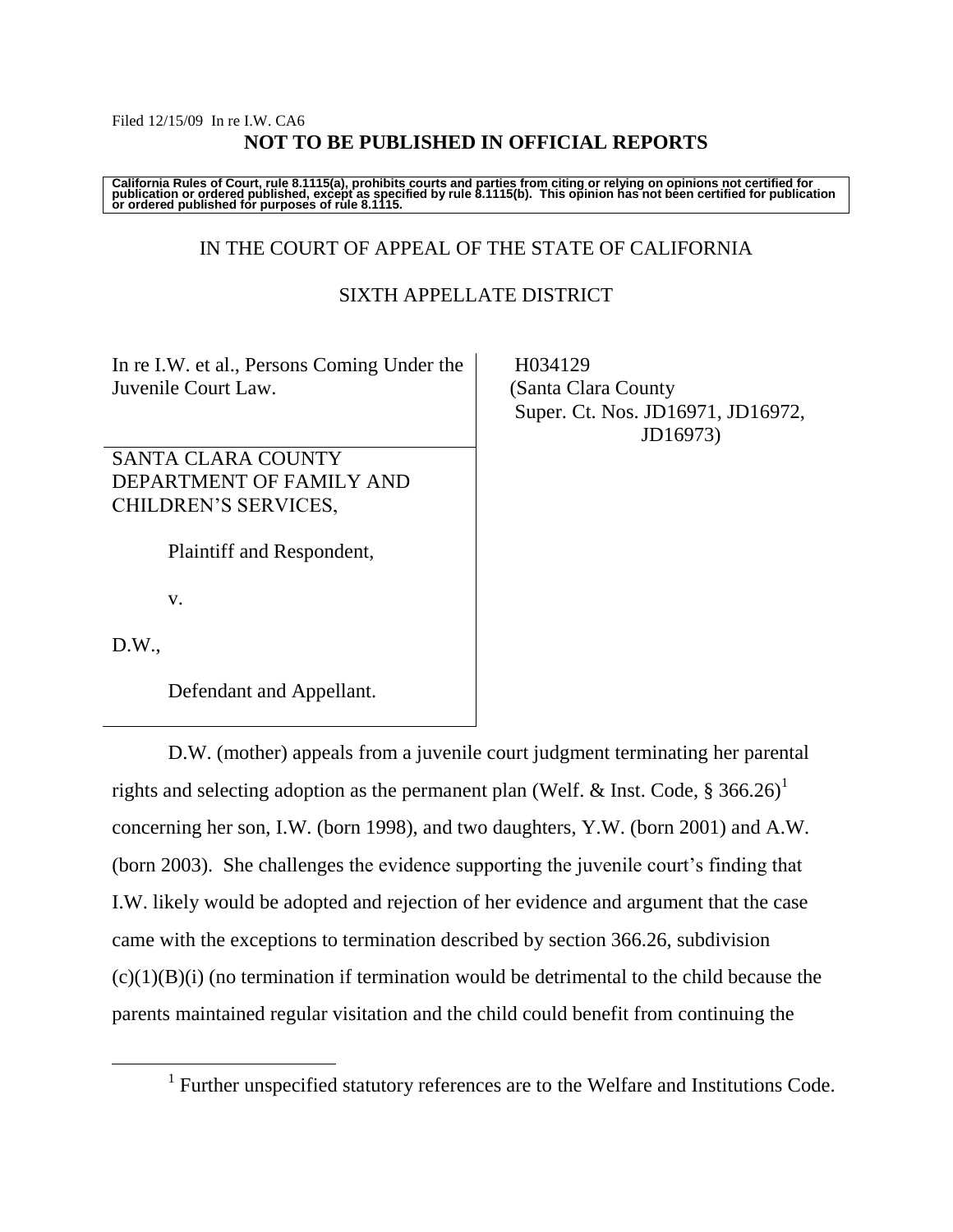relationship). She also contends that the notice given pursuant to the Indian Child Welfare Act (ICWA) (25 U.S.C. § 1901 et seq.) was deficient. We affirm the judgment.

#### LEGAL BACKGROUND

Section 366.26 sets forth the procedure for permanently terminating parental rights concerning a child who has been removed from parental custody and declared a dependent child of the juvenile court. The statute states that the court shall terminate parental rights if it "determines . . . by a clear and convincing standard, that it is likely the child will be adopted." (§ 366.26, subd. (c)(1).) If the court determines it is likely the child will be adopted, certain prior findings by the juvenile court (e.g., that returning the child to the physical custody of the parent would create a substantial risk of detriment to the physical or emotional well-being of the child) shall constitute a sufficient basis for the termination of parental rights unless the juvenile court finds one of six specified circumstances in which termination would be detrimental. (*Ibid*.) The first of these circumstances states: "The parents have maintained regular visitation and contact with the child and the child would benefit from continuing the relationship." (*Id*. subd.  $(c)(1)(B)(i)$ .)

## FACTUAL BACKGROUND

Mother's drug addiction, criminal history, incarceration, and physical abuse of the children resulted in protective custody for the children in April 2006. The Santa Clara County Department of Family and Children"s Services (Department) placed the children together in a foster home. On June 15, the juvenile court declared the children dependents. On June 29, it bypassed reunification services. In August, mother was released from prison. In November, the Department placed the children in another foster home and mother began supervised visits. Shortly thereafter mother was again incarcerated and failed to visit during the first three months of 2007. In July, the children were moved to an out-of-county foster home. In October, the Department reported that the (1) children were "doing very well in their new foster adopt placement," and (2)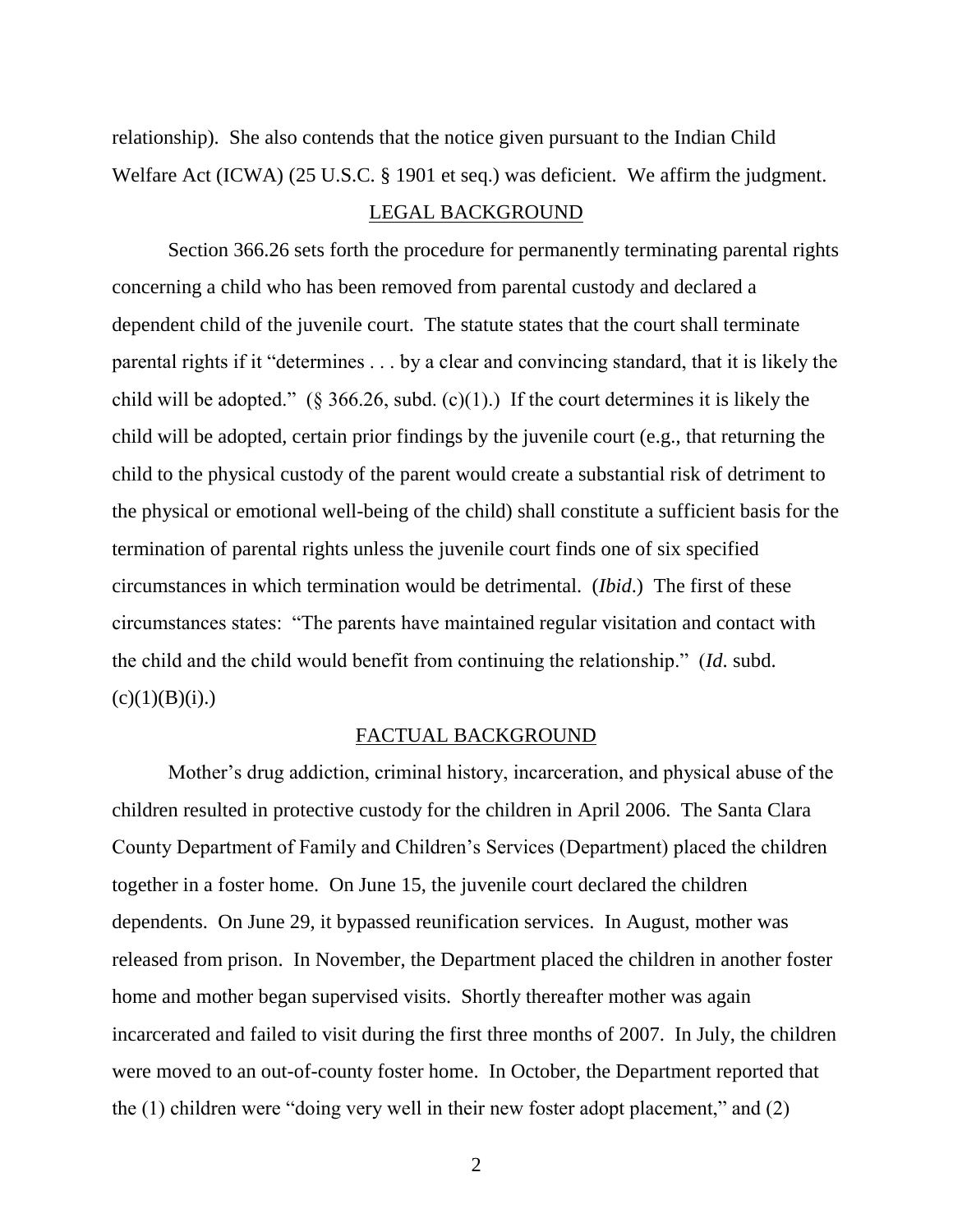foster parents were willing to adopt the children. In January 2008, it recommended that the juvenile court terminate parental rights and order adoption as the children"s permanent plan. In July, mother tested positively for cocaine. The therapist for the two older children reported that, upon learning of mother"s relapse, the two children had overcome their conflicting emotions and were ready to proceed with adoption.

The juvenile court heard the section 366.26 matter on August 18 and 19, 2008. We rely on and appreciate the juvenile court's lengthy oral decision, which includes a succinct summary of the evidence that is relevant at this stage of the proceedings.

"The matter is deemed submitted at this time. And I"m going to give an indicated ruling because the matter needs to be sent to the attorney for the court that reviews the cases to make sure that we"re in full compliance with the [ICWA].

"And the indicated ruling is that I will be following the recommendations of the [Department].

"I"ve noticed throughout the trial and throughout the final statements, final arguments, that the word "adoptable" has been used.

"And the actual legal standard is not whether a child is or is not "adoptable," the idea that any child that has someone that is ready and willing to adopt him or her is adoptable, the question is whether or not the court can find by clear and convincing evidence that it is likely that the children will be adopted.

"And there"s a difference between likely to be adopted and adoptable.

"Now I believe that in this case that all three children are likely to be adopted. The only one that really raises any concerns about such a finding by clear and convincing evidence is [I.W.].

"And the evidence is that [I.W.] does have challenging behaviors but that he does, in the context of his placement at this point in time, respond to interventions that are provided in order to deal with those behaviors.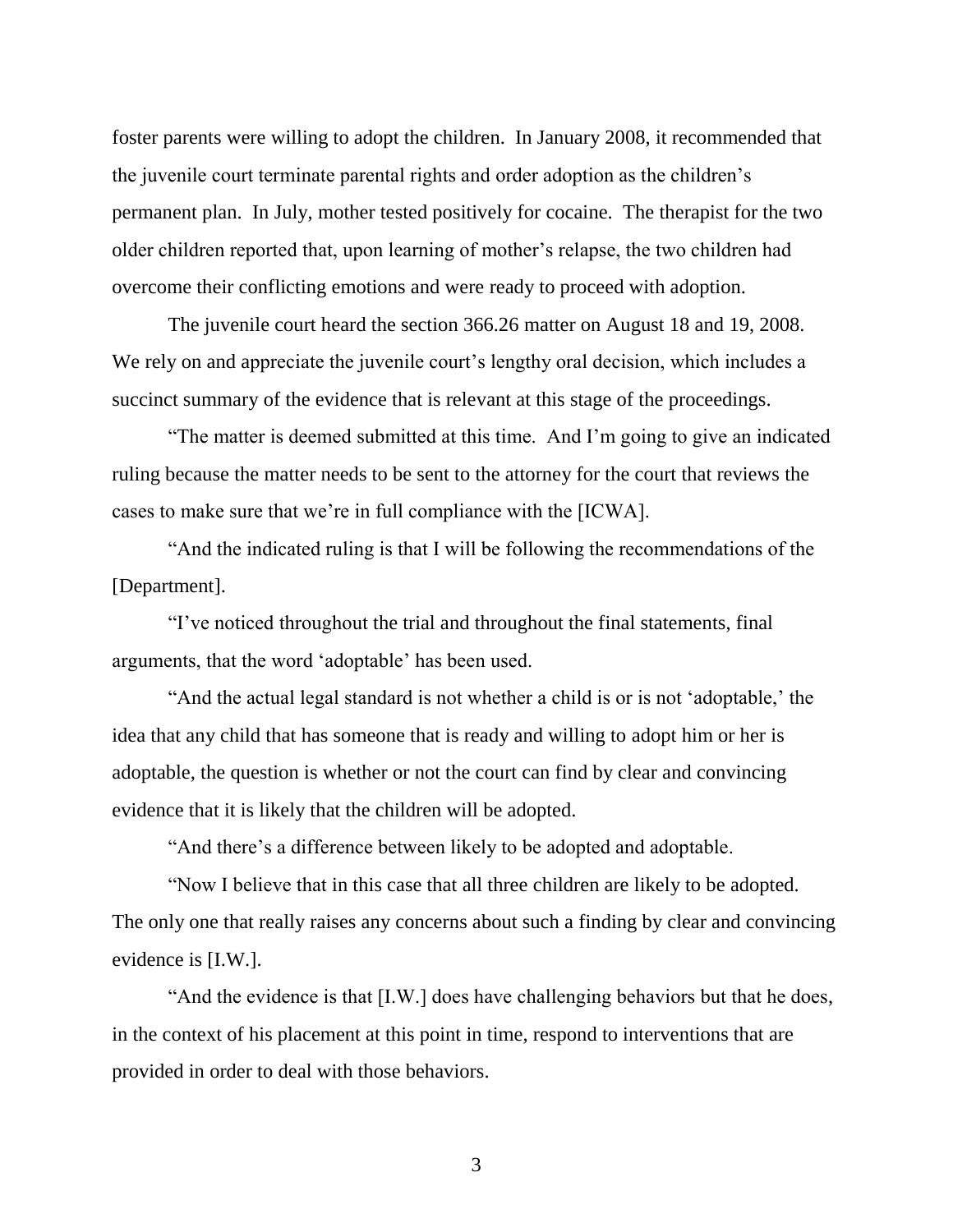"So I believe that [I.W.] is likely to be adopted. And if for some unforeseen reason, some emergency or catastrophe, the current foster parents are unable or unwilling to adopt any of these children, I believe that the evidence shows that they are likely to be adopted by another family.

"I know it won"t be easy to do that, but certainly they are the kind of children that a family would like to have as a part of their lives. Even [I.W.]. Even with all his difficulties.

"So I will also indicate that I think the evidence is that the children do enjoy the contact that they have with their mother in that they have responded positively to the visitation schedule that"s been established for the mother.

"But I think that the court is required at this point in time to weigh the benefit that children have by continuing a relationship with the parent against the benefit the children will have with the permanency that's afforded to them by adoption.

"And I think that in this case it is clear to me that the benefit that the children will receive by permanency in an adoption far outweighs the benefit that they would receive by continuing the relationship with the mother.

"That is not to say that I don"t think the children should be given an opportunity to continue the relationship with the mother if that's appropriate, it just means that in weighing those two things I believe that--understanding that there would be a loss on either side--that the weight of the permanency outweighs the benefit of the continuing relationship, and it should not prevent these children from having a permanent home.

"So there isn"t any evidence to indicate at this time that there"s--there"s insufficient evidence to indicate at this time that any of the exceptions should apply.

"Therefore, I find the children likely to be adopted.

"I will terminate parental rights in order for that to happen.

"I will set the matter over for--I"m actually giving you an indicated ruling. I"ll set the matter over for three weeks so I can refer it to the attorney for the superior court that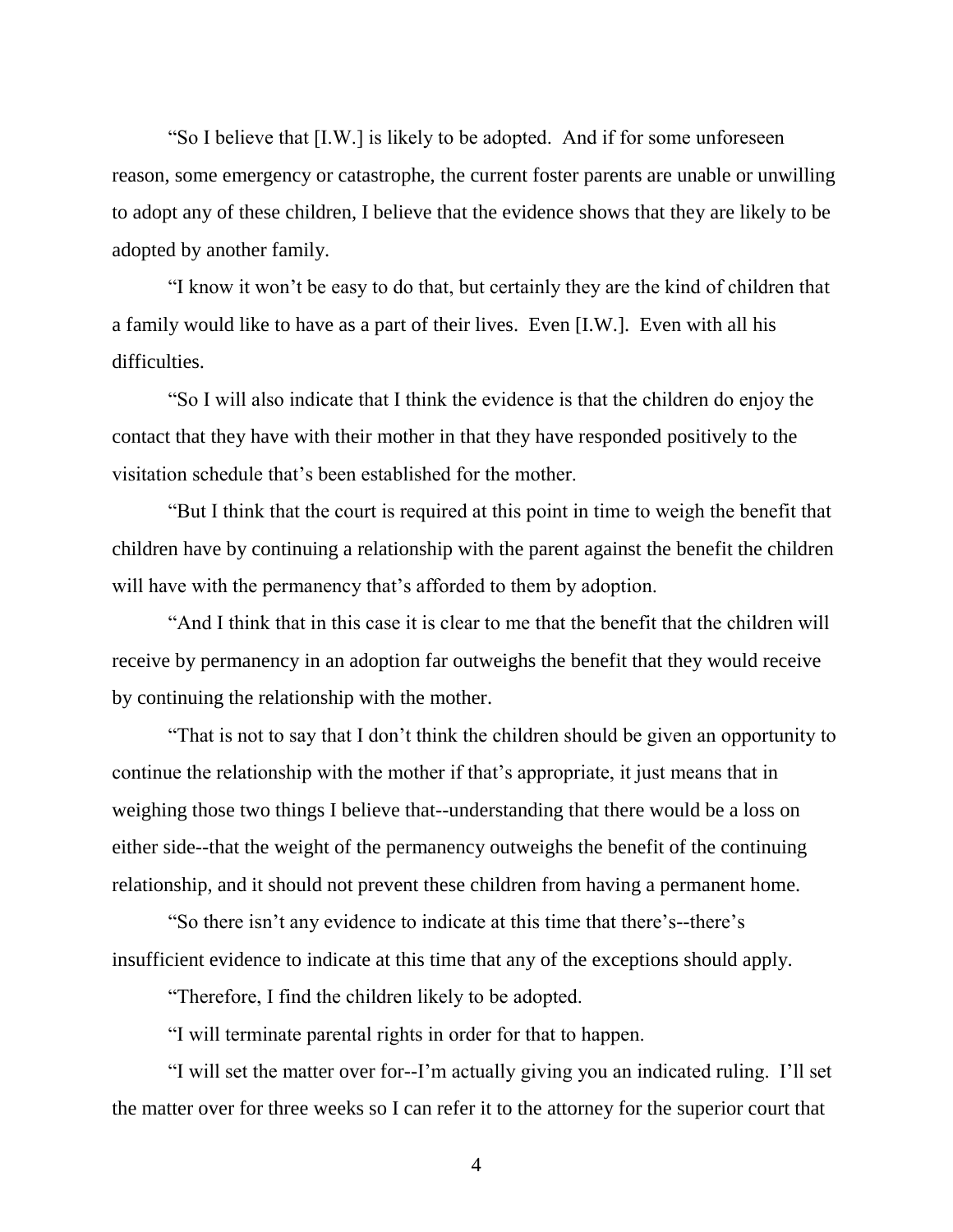reviews to make sure that we"re not running afoul of the [ICWA] and I"ll enter judgment at the time that that advisement comes back."

The juvenile court later found that the ICWA did not apply and rendered a written judgment consistent with its oral decision.

#### ADOPTABILITY

Mother contends that no substantial evidence supports the juvenile court's finding that I.W. was likely to be adopted. According to mother, I.W. was not generally adoptable because (1) he "was born with a positive toxicology screen" and "tested positive for tuberculosis," (2) he "was seeing a counselor, throwing tantrums," "not following directions," "doing poorly in second grade and was not motivated," and had severe behavior problems--all within two months of his detention, (3) the Department had requested that he undergo a psychological evaluation for the behavior problems as recently as two years after his detention, (4) he had threatened to commit suicide, (5) he had run away, (6) he did not have a positive relationship with his foster mother, (7) he had "Posttraumatic Stress Disorder, ADHD, and a Learning Disorder," (8) he had a deep love and loyalty to his mother, and (9) the three siblings should be placed together and, if I.W."s placement with the foster parents failed, it would be difficult to place them together elsewhere. Mother suggests that I.W. was not specifically adoptable because, notwithstanding the foster parents' willingness to adopt, there was insufficient evidence of their commitment to adopt given that a home study had not been done for the foster parents. Mother"s analysis is erroneous.

"On review of the sufficiency of the evidence, we presume in favor of the order, considering the evidence in the light most favorable to the prevailing party, giving the prevailing party the benefit of every reasonable inference and resolving all conflicts in support of the order." (*In re Autumn H*. (1994) 27 Cal.App.4th 567, 576.)

The "clear and convincing" standard specified in section 366.26, subdivision  $(c)(1)$ , is for the edification and guidance of the trial court and not a standard for appellate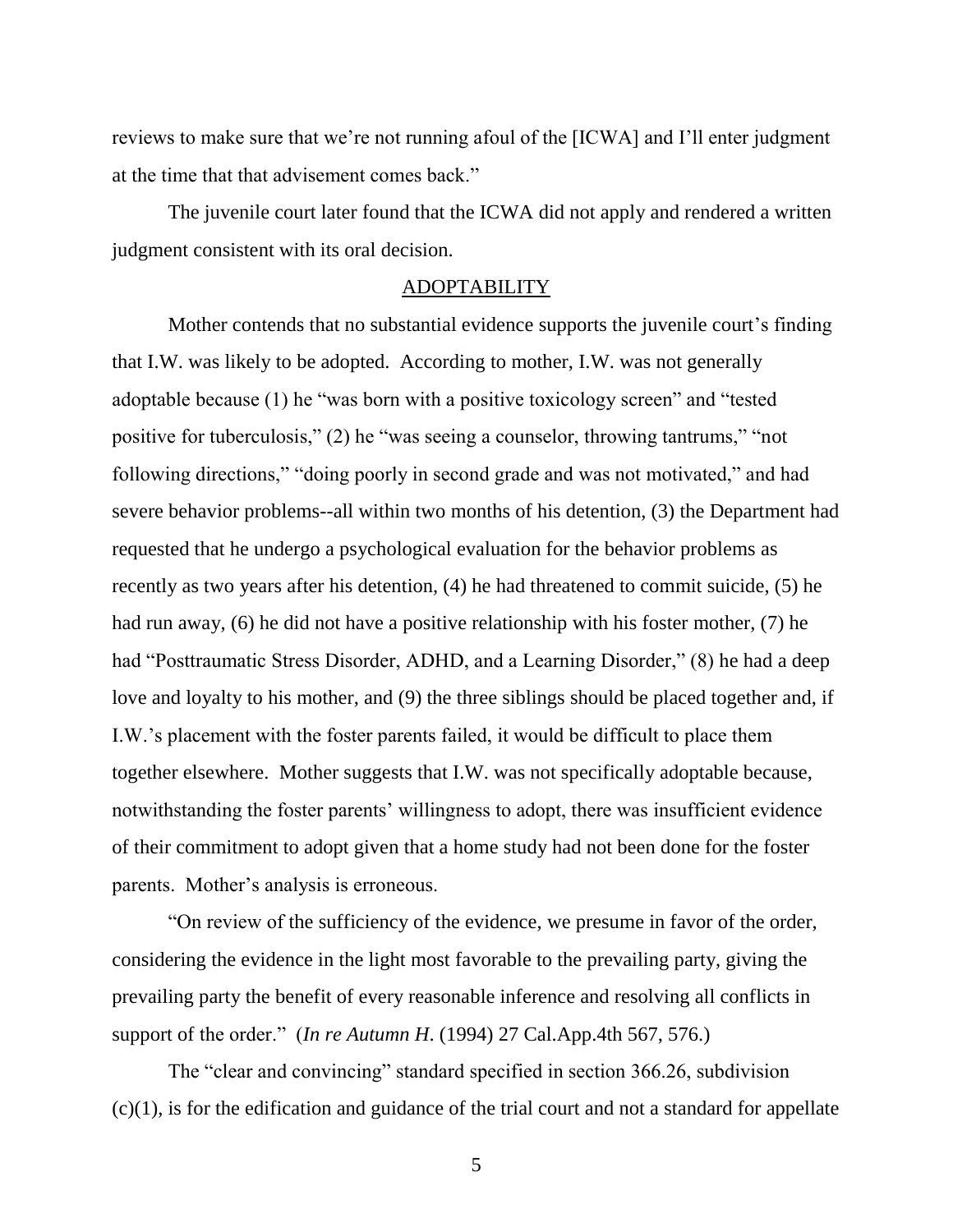review. (*Crail v. Blakely* (1973) 8 Cal.3d 744, 750; *In re Heidi T*. (1978) 87 Cal.App.3d 864, 871.) " The sufficiency of evidence to establish a given fact, where the law requires proof of the fact to be clear and convincing, is primarily a question for the trial court to determine, and if there is substantial evidence to support its conclusion, the determination is not open to review on appeal." " (*Crail v. Blakely*, *supra*, at p. 750.) Thus, on appeal from a judgment required to be based upon clear and convincing evidence, the clear and convincing test disappears and "the usual rule of conflicting evidence is applied, giving full effect to the respondent's evidence, however slight, and disregarding the appellant's evidence, however strong." (9 Witkin, Cal. Procedure (5th) ed. 2008) Appeal, § 371, p. 428.)

In making the determination of adoptability, the juvenile court "must focus on the child, and whether the child"s age, physical condition, and emotional state may make it difficult to find an adoptive family." (*In re Erik P.* (2002) 104 Cal.App.4th 395, 400.) "A child"s young age, good physical and emotional health, intellectual growth and ability to develop interpersonal relationships are all attributes indicating adoptability." (*In re Gregory A.* (2005) 126 Cal.App.4th 1554, 1562.) "If the child is considered generally adoptable, we do not examine the suitability of the prospective adoptive home. [Citation.] However, where the child is deemed adoptable based solely on the fact that a particular family is willing to adopt him or her, the trial court must determine whether there is a legal impediment to adoption." (*In re Carl R*. (2005) 128 Cal.App.4th 1051, 1061.)

"A prospective adoptive parent"s . . . interest in adopting is evidence that the child"s age, physical condition, mental state, and other matters relating to the child are not likely to discourage others from adopting the child." (*In re Erik P*., *supra*, 104 Cal.App.4th at p. 400.)

In other words, "[w]hile, generally, the present existence or nonexistence of prospective adoptive parents is, in itself, not determinative, it is a factor in determining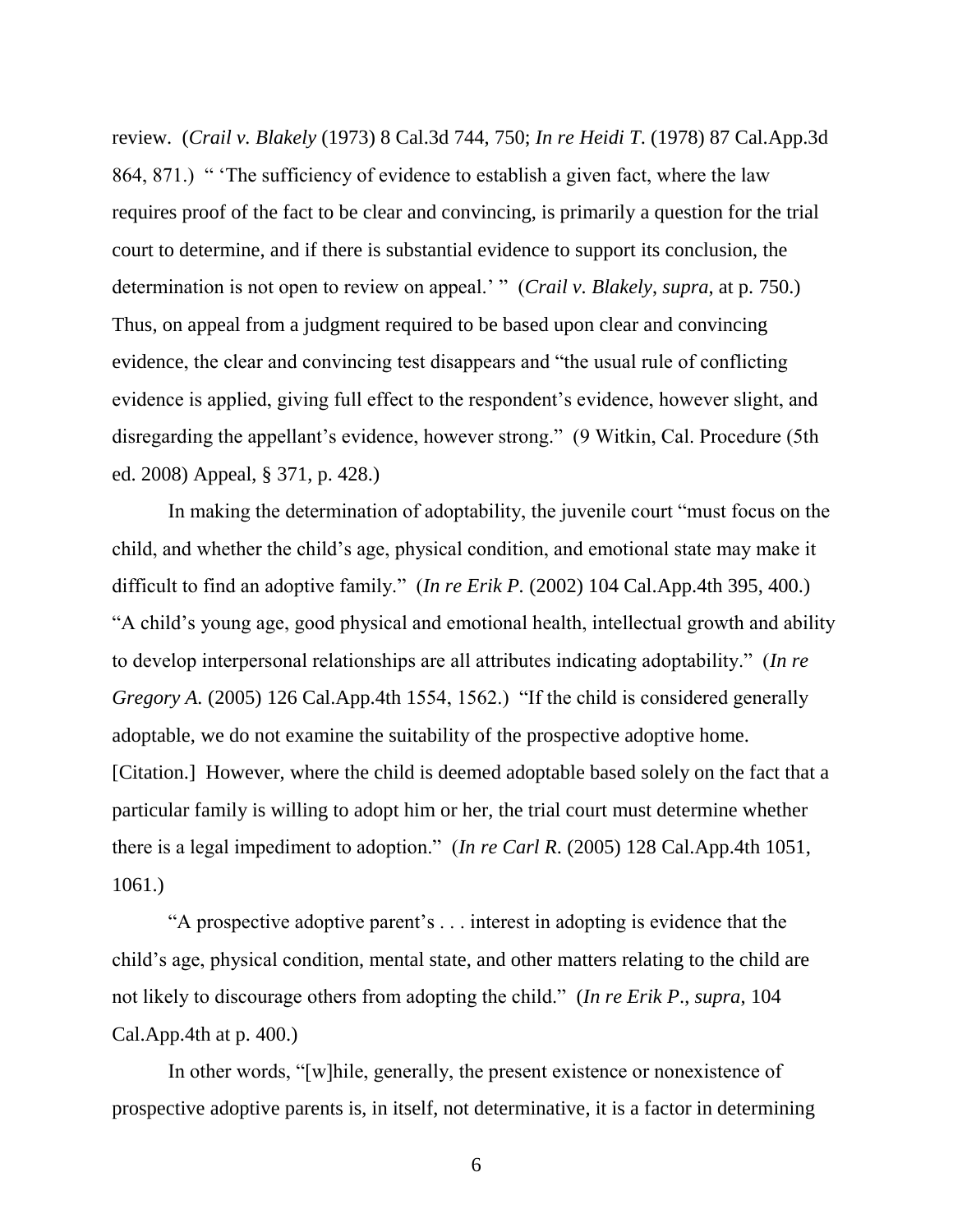whether the child is adoptable." (*In re Erik P*., *supra*, 104 Cal.App.4th at p. 400.) As one court has explained, "in some cases a minor who ordinarily might be considered unadoptable [because of] age, poor physical health, physical disability, or emotional instability is nonetheless likely to be adopted because a prospective adoptive family has been identified as willing to adopt the child." (*In re Sarah M.* (1994) 22 Cal.App.4th 1642, 1650.)

Conceivably, there could be some legal impediment to adoption by a prospective adoptive parent that, in turn, might preclude reliance on this parent's interest as a basis for an adoptability finding. (See *In re Sarah M.*, *supra*, 22 Cal.App.4th at p. 1650.) Or, there could be facts that contraindicate adoptability notwithstanding the parent"s interest. Here, however, mother failed to develop any issue along these lines. Had she done so, the juvenile court would have had the benefit of her viewpoint and might have found differently. Absent such an impediment or evidence, it follows that the foster parents' interest in adopting I.W. is sufficient to support the juvenile court's finding of general adoptability. We add that mother cites no authority for her suggestion that, in a specificadoption case, termination of parental rights must be denied in the absence of evidence showing a home-study approval or back-up plan in case the prospective adoption fails.

#### PARENTAL EXCEPTION TO TERMINATION

Mother contends that "the trial court erred" because she "had presented sufficient evidence to meet the requirements of [the parental] exception to termination of her parental rights." She "maintains that she should have prevailed and that the trial court erred in finding the exception had not been proven." As before, mother's analysis is erroneous.

"[T]he burden [of proof] is on the party seeking to establish the existence of one of the section 366.26, subdivision (c)(1) exceptions to produce that evidence." (*In re Megan S.* (2002) 104 Cal.App.4th 247, 252.)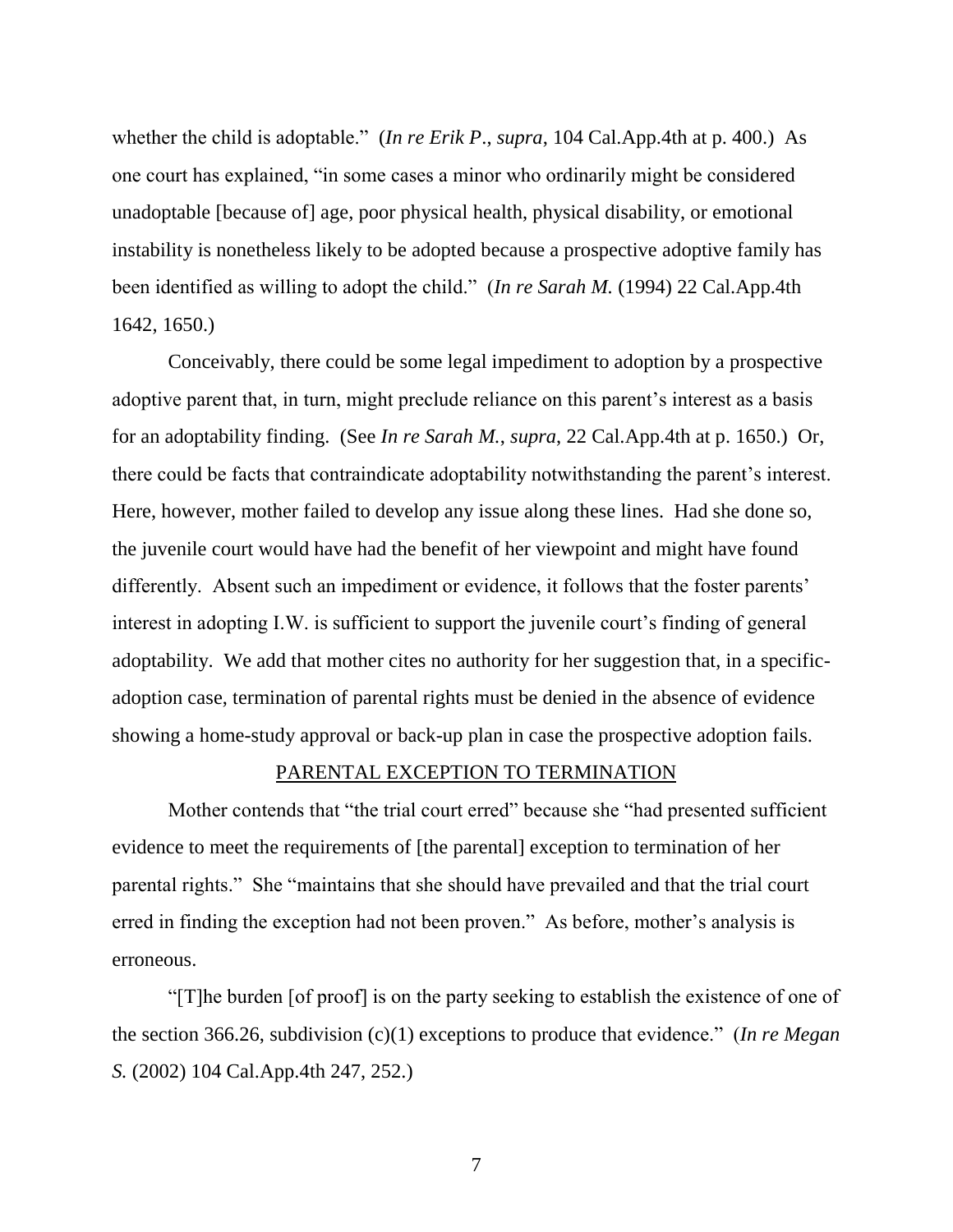To meet the burden of proving the section 366.26, subdivision  $(c)(1)(B)(i)$ exception the parent must show more than frequent and loving contact, an emotional bond with the child, or pleasant visits--the parent must show that he or she occupies a parental role in the life of the child. (*In re Derek W.* (1999) 73 Cal.App.4th 823, 827.)

As is apparent from the way mother frames her contention, mother is essentially urging that there was insufficient evidence to support the juvenile court"s finding against her position because evidence supports her position. We see this type of presentation in dependency cases too frequently and are constrained to offer the following.

We generally apply the familiar substantial evidence test when the sufficiency of the evidence is at issue on appeal. Under this test, " "we are bound by the established rules of appellate review that all factual matters will be viewed most favorably to the prevailing party [citations] and in support of the judgment . . . . "In brief, the appellate court ordinarily *looks only at the evidence supporting the successful party*, *and disregards the contrary showing.*" [Citation.] All conflicts, therefore, must be resolved in favor of the respondent." " (*Campbell v. Southern Pacific Co.* (1978) 22 Cal.3d 51, 60.)

But this test is typically implicated when a defendant contends that the plaintiff succeeded at trial in spite of insufficient evidence. In the case where the trier of fact has expressly or implicitly concluded that the party with the burden of proof did not carry the burden and that party appeals, it is misleading to characterize the failure-of-proof issue as whether substantial evidence supports the judgment. This follows because such a characterization is conceptually one that allows an attack on (1) the evidence supporting the party who had no burden of proof, and (2) the trier of fact"s unassailable conclusion that the party with the burden did not prove one or more elements of the case (*Oldenburg v. Sears*, *Roebuck & Co.* (1957) 152 Cal.App.2d 733, 742 [trier of fact is the exclusive judge of the credibility of the evidence and can reject evidence as unworthy of credence];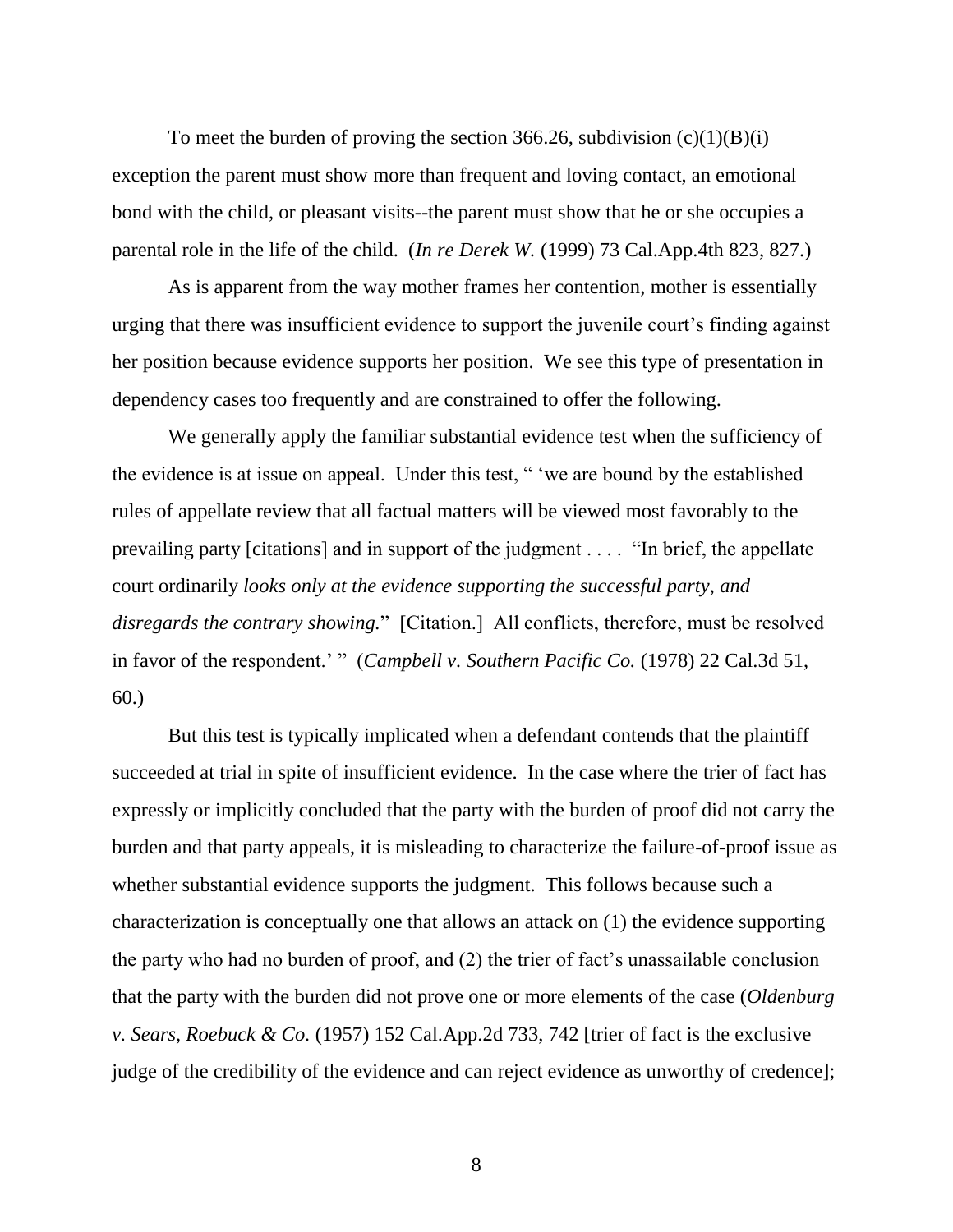*Hicks v. Reis* (1943) 21 Cal.2d 654, 659-660 [trial court is entitled to reject in toto the testimony of a witness, even if that testimony is uncontradicted]).

Thus, where the issue on appeal turns on a failure of proof at trial, the question for a reviewing court becomes whether the evidence compels a finding in favor of the appellant as a matter of law. (*Roesch v. De Mota* (1944) 24 Cal.2d 563, 570-571; *Caron v. Andrew* (1955) 133 Cal.App.2d 402, 409.) Specifically, the question becomes whether the appellant"s evidence was (1) "uncontradicted and unimpeached" and (2) "of such a character and weight as to leave no room for a judicial determination that it was insufficient to support a finding." (*Roesch v. De Mota*, *supra*, at p. 571.)

Here, as in many dependency cases, the case posed evidentiary conflicts. And, as is common in many dependency cases, this case obligated the juvenile court to make highly subjective evaluations about competing, not necessarily conflicting, evidence. As reflected in the juvenile court's ruling, the juvenile court considered the conflicting, competing evidence and essentially discounted mother"s evidence in concluding that mother had failed to carry her burden of proof. It is not our function to retry the case. We therefore decline mother's implicit invitation to review the record so as to recount evidence that supports her position (reargument) with the object of reevaluating the conflicting, competing evidence and revisiting the juvenile court's failure-of-proof conclusion. (*Sebago*, *Inc. v. City of Alameda* (1989) 211 Cal.App.3d 1372, 1388 [arguments should be tailored according to the applicable scope of appellate review]; *James B. v. Superior Court* (1995) 35 Cal.App.4th 1014, 1021 [failure to acknowledge the proper scope of review is a concession of a lack of merit]; *Paterno v. State of California* (1999) 74 Cal.App.4th 68, 102 [failure to acknowledge the proper scope of review is an attempt to place upon the court the burden of discovering without assistance from appellant any weakness in the arguments of the respondent--an appellant is not permitted to evade or shift his or her responsibility in this manner].) This is simply not a case where undisputed facts lead to only one conclusion.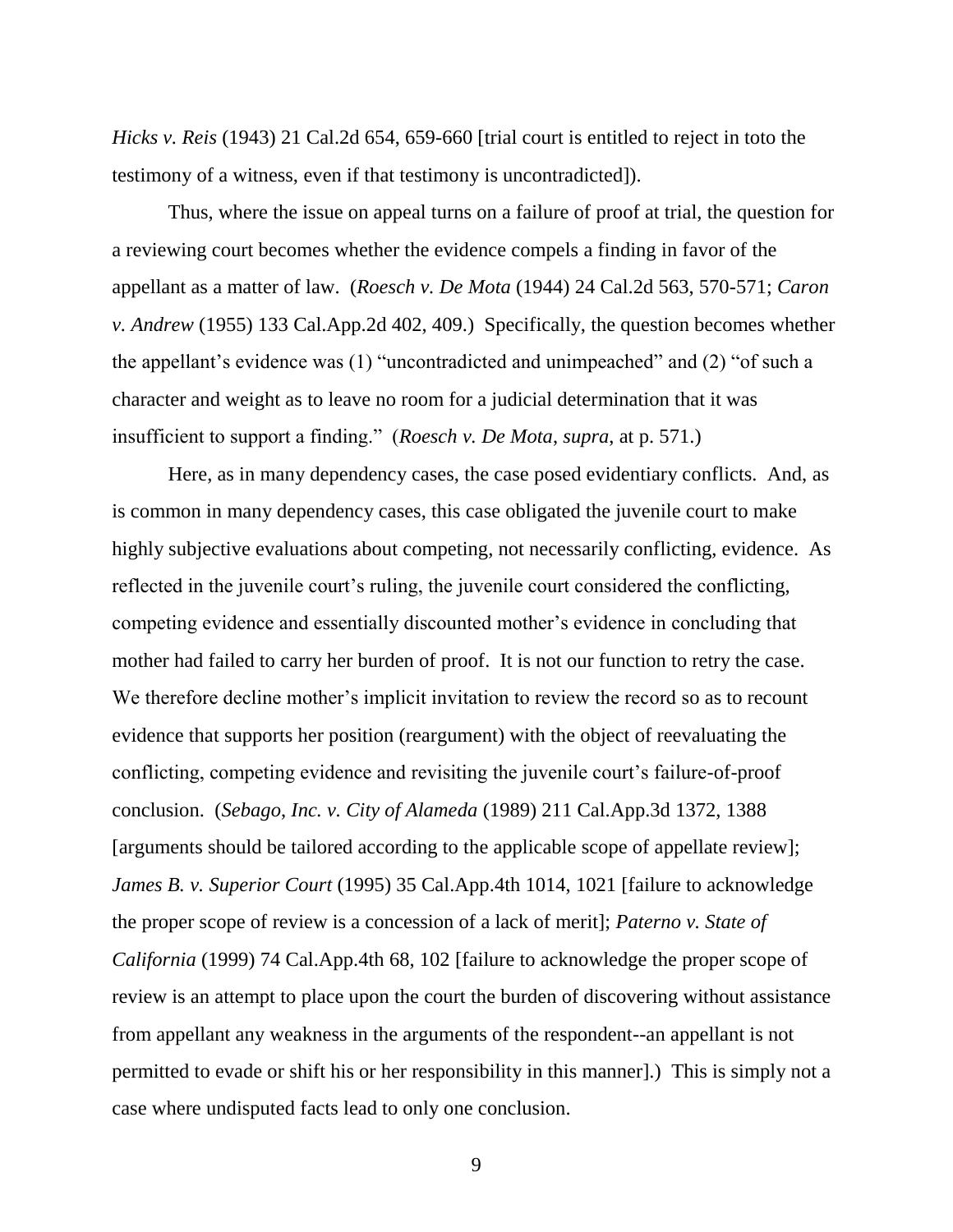### ICWA

As has now been reiterated in numerous published decisions of the appellate courts, including this court"s opinion in *In re Samuel P.* (2002) 99 Cal.App.4th 1259, proper and effective ICWA notice is critically important in dependency cases. Social service agencies and courts are responsible for ensuring that the law is rigorously followed. (*Id.* at p. 1264.)

"Under the ICWA, where a state court "knows or has reason to know" that an Indian child is involved, statutorily prescribed notice must be given to any tribe with which the child has, or is eligible to have, an affiliation." (*In re Samuel P.*, *supra*, 99 Cal.App.4th at p. 1264.) Because the determination of a child"s Indian status is a matter for the tribe, "the juvenile court needs only a suggestion of Indian ancestry to trigger the notice requirement. [Citations.] Both the court and the county welfare department have an affirmative duty to inquire whether a dependent child is or may be an Indian child." (*In re Nikki R.* (2003) 106 Cal.App.4th 844, 848.)

It is now widely accepted that in order "[t]o satisfy the notice provisions of the [ICWA] and to provide a proper record for the juvenile court and appellate courts, [the social services agency] should follow a two-step procedure. First, it should identify any possible tribal affiliations and send proper notice to those entities, return receipt requested. [Citation.] Second, [the social services agency] should provide to the juvenile court a copy of the notice sent and the return receipt, as well as any correspondence received from the Indian entity relevant to the minor's status. If the identity or location of the tribe cannot be determined, the same procedure should be used with respect to the notice to BIA." (*In re Marinna J.* (2001) 90 Cal.App.4th 731, 739-740, fn. 4; see also *In re Karla C.* (2003) 113 Cal.App.4th 166, 175-176, 178.)

The notice required by the ICWA must contain enough information to provide meaningful notice. (*In re Karla C.*, *supra*, 113 Cal.App.4th at p. 175.) The federal regulations require the ICWA notice to include, if known, "(1) the name, birthplace, and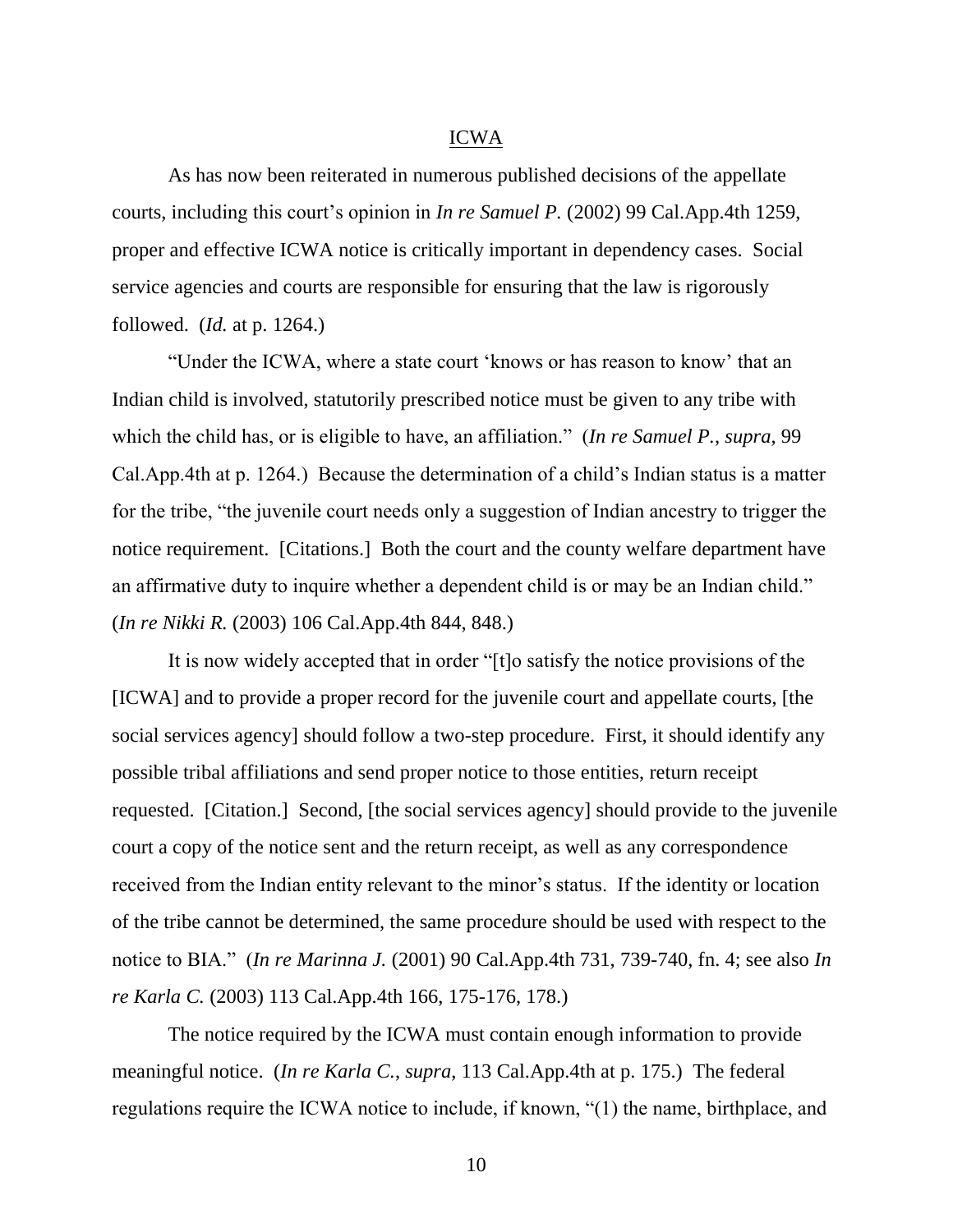birth date of the Indian child; (2) the name of the tribe in which the Indian child is enrolled or may be eligible for enrollment; (3) names and addresses of the child's parents, grandparents, great-grandparents and other identifying information; and (4) a copy of the dependency petition." California courts enforce these requirements. (*Ibid.*) In most cases failure to provide proper notice is prejudicial error. (See *In re Samuel P.*, *supra*, 99 Cal.App.4th at p. 1267.) That is because it is impossible to determine whether or not there is a tribe with an interest in the proceedings unless there has been a finding that adequate notice was given. That determination is crucial because notice is necessary to permit the tribe to exercise its rights under the statutory scheme and it is only the tribe that can make a conclusive determination of whether the child is or is not an Indian child. "Specifically, the tribe has the right to obtain jurisdiction over the proceedings by transfer to the tribal court or may intervene in the state court proceedings. Without notice, these important rights granted by [the ICWA] would become meaningless." (*In re Kahlen W.* (1991) 233 Cal.App.3d 1414, 1421.) But not every faulty notice is prejudicial. (*In re Junious M.* (1983) 144 Cal.App.3d 786, 794, fn. 8.)

In response to the notice requirements, the state Judicial Council has generated the notice forms used by the social worker here: ICWA-030, entitled "Notice of Child Custody Proceeding for Indian Child."

The juvenile court must determine whether proper notice was given under the ICWA and whether the ICWA applies to the proceedings. (*In re Asia L.* (2003) 107 Cal.App.4th 498, 506.) We review the trial court's findings for substantial evidence. (See *In re Karla C.*, *supra*, 113 Cal.App.4th at pp. 178-179.)

A deficiency in notice may be harmless when it can be said that, if proper notice had been given, the child would not have been found to be an Indian child and the ICWA would not have applied. (*In re S.B.* (2005) 130 Cal.App.4th 1148, 1162; *In re E.W.* (2009) 170 Cal.App.4th 396, 402.)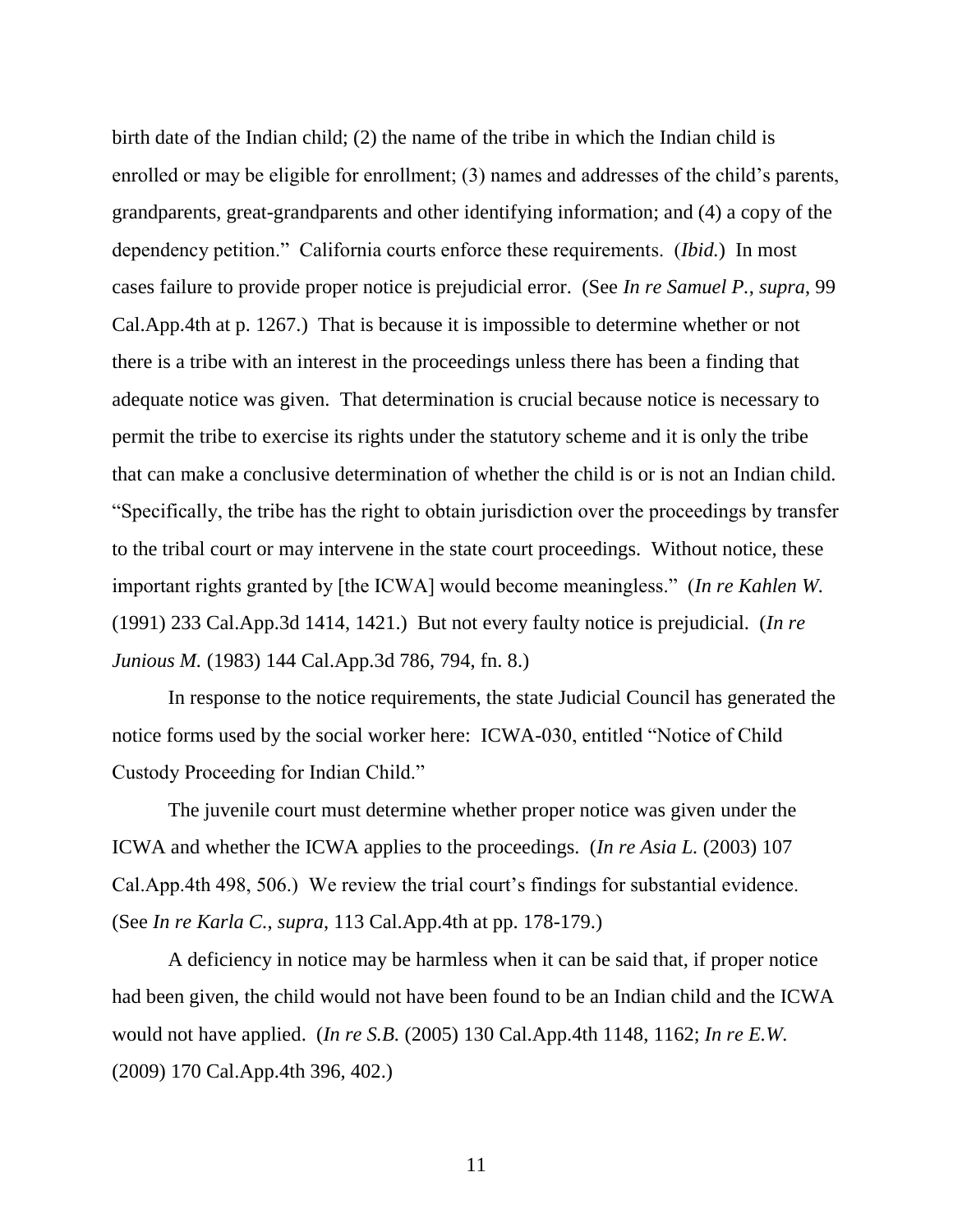As we have mentioned, this case began in 2006 and the section 366.26 hearing occurred in August 2008. Between those times, mother had provided information about her Indian ancestry to the Department and the Department had sent notices and received negative responses from the Cherokee and Blackfeet tribes. At a hearing about ICWA compliance in December 2008, however, mother revealed for the first time that she had a maternal aunt who was a member of the Choctaw tribe and living in Oklahoma. The Department then sent ICWA-030 notices to the Choctaw tribes in Oklahoma, Louisiana, and Mississippi and resent notices to the Cherokee and Blackfeet tribes. At a hearing in February 2009, the Department reported to the juvenile court as follows: "Attached to an addendum for today"s hearing are letters from the Blackfeet tribe in Browning, Montana, indicating that the Act does not apply to any of the children; a letter from the Jena band of Choctaw Indians in Jena, Louisiana, indicating that the Act does not apply to any of the children; and three letters from the Eastern Band of Cherokee Indians, the Cherokee Boys Club in Cherokee, North Carolina. There is one for each child indicating that the Act does not apply as far as that child is concerned. [¶] Otherwise, attached to the prior addendums and reports are the return receipts for all the tribes that were noticed as well as the letters, tribal responses from other tribes that were previously submitted."<sup>2</sup>

Mother contends that the juvenile court's finding that proper ICWA notice was given is not supported by substantial evidence because the ICWA notices were deficient in two respects.

Mother first complains that the notices failed to give information in answer to optional question No. 7c, which asks whether any member of the child"s family had ever lived on a reservation. But she acknowledges that "the critical information" about the

 $2<sup>2</sup>$  The record also shows that the Department received negative letters from the Choctaw tribes in Oklahoma and Mississippi.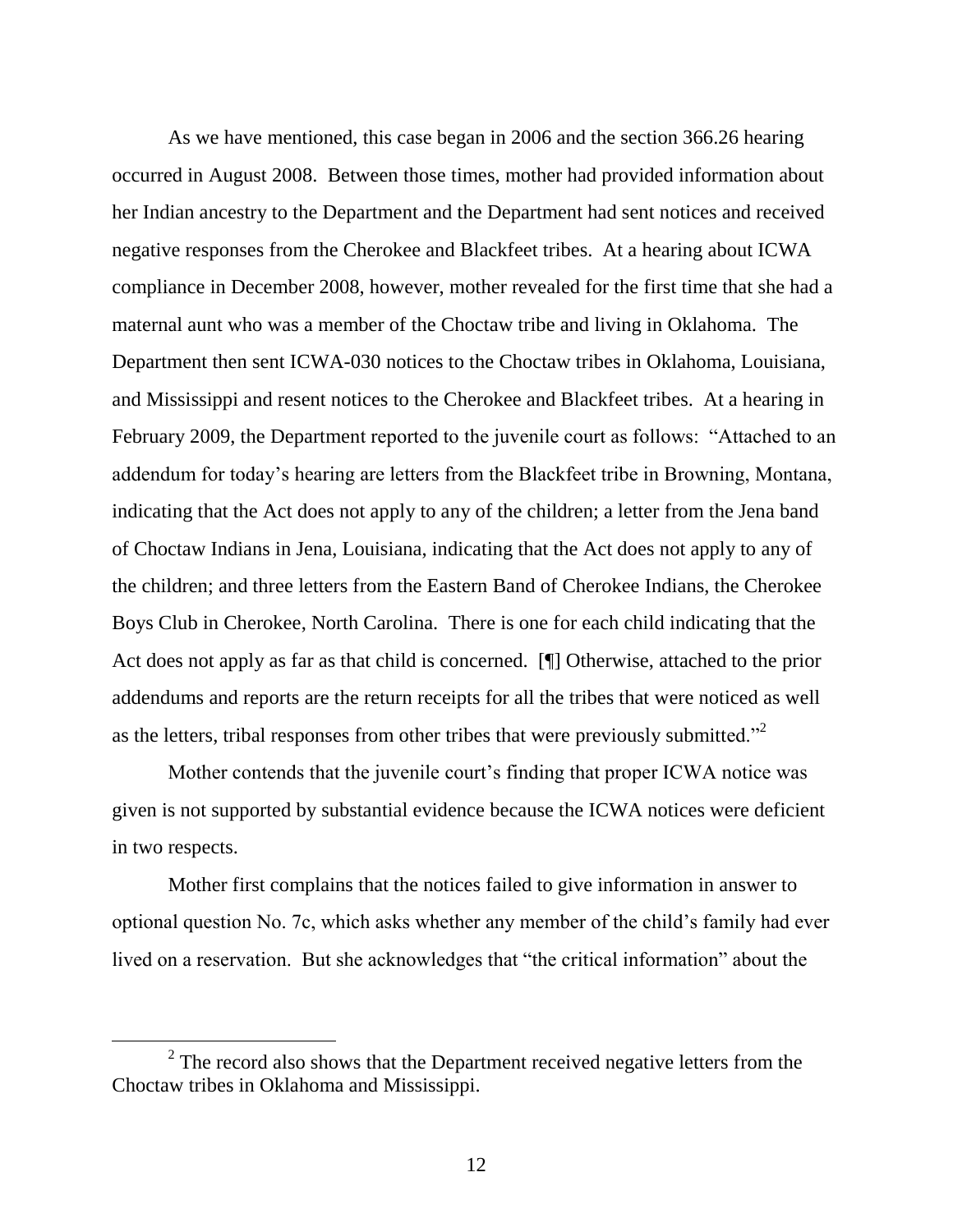maternal aunt was given five pages earlier in an answer to question No. 5, a seemingly mandatory question. She fails to explain why the place of disclosure is significant.

Mother next objects that the answer to question No. 7c was incorrect because the "unknown" box is checked rather than the "yes" box. But the "unknown" answer is obviously inconsistent with the detail provided in the answer to question No. 5. No one reading the form would be misled into believing that it was unknown whether any member of the child's family had ever lived on a reservation when the answer to question No. 5 states that the woman who is linked to the children"s ancestry "still lives on the [Choctaw] reservation."

We agree with the courts that have emphasized the importance of strict compliance with the ICWA notice requirements. Juvenile courts and agencies that do not comply "face the strong likelihood of reversal on appeal to this court." (*In re H*.*A*. (2002) 103 Cal.App.4th 1206, 1214.) But, again, not all deficiencies in notice are prejudicial error. (*In re Junious M.*, *supra*, 144 Cal.App.3d at p. 794, fn. 8.) And mother does not suggest how the supposed deficiencies she notes would have made a difference given the information that was in the notices.

Moreover, as the court observed in the case of *In re Jonathan D.* (2001) 92 Cal.App.4th 105, 110, "appellate courts in California have recognized that technical compliance with the Act"s notice requirements may not be required where there has been substantial compliance." (See also *In re Antoinette S.* (2002) 104 Cal.App.4th 1401.) "Parents unable to reunify with their children have already caused the children serious harm; the rules do not permit them to cause additional unwarranted delay and hardship, without any showing whatsoever that the interests protected by the ICWA are implicated in any way." (*In re Rebecca R*. (2006) 143 Cal.App.4th 1426, 1431.)

Substantial evidence supports that the notices sent by the Department were sufficient. Alternatively, the notices substantially complied with the ICWA so that any deficiencies in the notices were de minimus and not prejudicial.